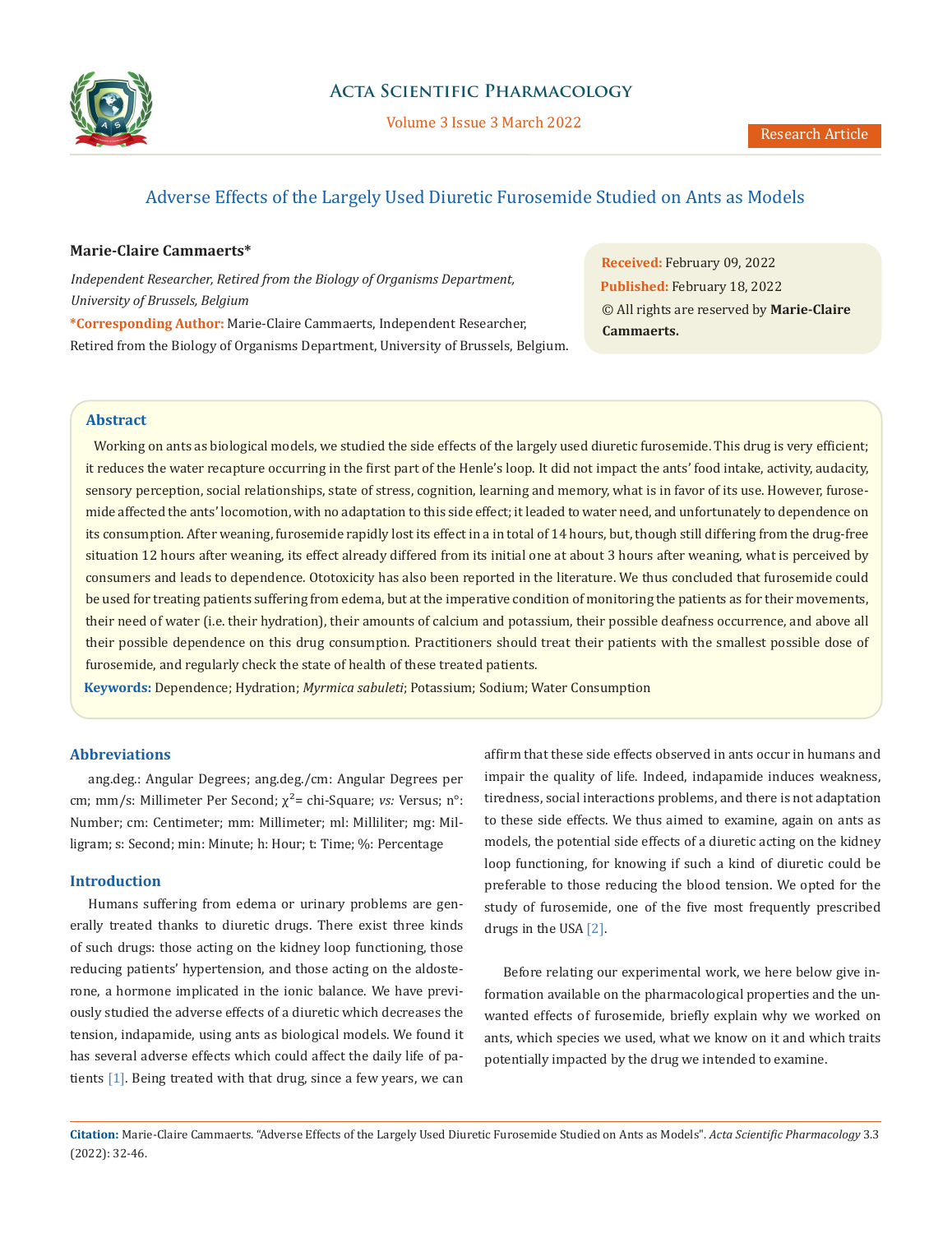Furosemide is a complex molecule (Figure 1) which inhibits the re-capture of sodium in the kidney what soon allows eliminating water. It is thus an efficient diuretic, for most of the treated patients, and is considered as being an essential drug by the WHO. Furosemide is sold under many different labels such as Docfurose, Furodur, Furosemide (the one we here used), Laxis. The pharmacological properties of furosemide have already been largely examined [3-5]. The notice for used joined to the packages of these commercialized drugs report only few and not severe adverse effects, and simply states that furosemide is not recommended for humans having some precise health (hart, liver, kidney) problems. Risks in case of acute kidney injury have been evaluated  $[6]$  and cases of deafness have been reported [2]. Let us add that, allowing not seeing the consumption of anabolic products, furosemide is considered as being a doping agent for the people doing competitive sports (notice for use joined to the packages of furosemide). In all this available information, nothing could be found about the impact of the drug on, among others, the individuals' sensory perception, social interactions, cognition, memory, and adaption to side effects of the drug. For us, this gap of information is a one more motivation for studying, on ants as usually, the side effects of furosemide.

The basic biological processes, such as the genetic, muscles contraction, nervous impulses, memorization, and sensory perception mechanisms, are identical for all the animal species, including humans. Several invertebrates and vertebrates are thus used as biological models  $[7,8]$ . Invertebrates are advantageously used: they are small, easily maintained in a laboratory, and have a rapid development [9]. Among others, insects are largely used, e.g. the locusts, the mealworms, the fruit flies, the bees  $[10]$ . Ants can also be used, essentially because they can be easily maintained at low cost, and because they detain several evolved ethological skills on which the effects of products used by humans can be studied. Among these skills, let us cite the use of specific pheromones for communicating with congeners, the memorization of visual and olfactory cues and the use of these cues for navigating, the establishment of efficient recruitment systems, the brood caring behavior, several specific territorial markings, the building of complex nests and the managing of cemeteries [11].

In this work, we used the species *Myrmica sabuleti* Meinert, 1861 we have already largely studied. We know its recruitment system, navigating strategy, visual perception, visual and olfactory conditioning  $[12]$ , the ontogenesis of some of their knowhow  $[13]$ , their self recognizing in a mirror [14]. This species detains several cognitive abilities, e.g. having a number line, acquiring the notion of zero, counting elements, adding numbers, acquiring numerical symbolisms, expecting future events on the basis of previously experienced ones [15,16], associating perceived visual and olfactory cues as well as amounts of elements with their time period of occurrence [unpublished data]. Also, the distance effect, size effect and Weber's law can be applied to their perception [17,18]. Nevertheless, all these cognitive skills remain at a concrete level, the ants never reaching the abstract level.

In the present study, we examined, as we previously did for many other substances (19 and references therein), the potential side effects of furosemide on the ants' food intake, activity, locomotion, orientation ability, audacity, tactile (pain) perception, social relations, stress, cognition, learning and memory. We looked at the ants' adaptation to adverse effects of furosemide, and at their potential dependence on this drug consumption. Finally, we studied the loss of the effect of furosemide after its consumption was stopped. The experimental processes were identical to those used in until now 47 previous works [20-22]. We thus here only briefly related them though however not avoiding some self plagiarism.

# **Materials and Methods Collection and maintenance of ants**

The experiments were performed on two colonies of the ant *M. sabuleti* collected in May 2021, in the Aise valley (Ardenne, Belgium), in an abandoned quarry. The colonies contained about 600 workers, brood and a queen. In the laboratory, each colony was maintained in one to three glass tubes half filled with water, a cotton plug separating the water from the compartment devoted to the ants. The nest tubes of each two colonies were deposited in a tray (34 cm x 23 cm x 4 cm) which served as a foraging area. In this area, *Tenebrio molitor* larvae (Linnaeus, 1758) cut into two pieces were provided three times per week, and a small tube filled of sugar water (concentration: 15%) and plugged with cotton was set in permanence. The luminosity of the laboratory reached ca 330 lux while working on ants and ca 110 lux during the other time periods. The ambient temperature equaled ca 20°C, the humidity ca 80%, and the electromagnetic field ca 2 μWm<sup>2</sup>. These conditions were suitable to the ant *M. sabuleti*. We here often named the ants 'workers' or 'nestmates'.

**Citation:** Marie-Claire Cammaerts*.* "Adverse Effects of the Largely Used Diuretic Furosemide Studied on Ants as Models". *Acta Scientific Pharmacology* 3.3 (2022): 32-46.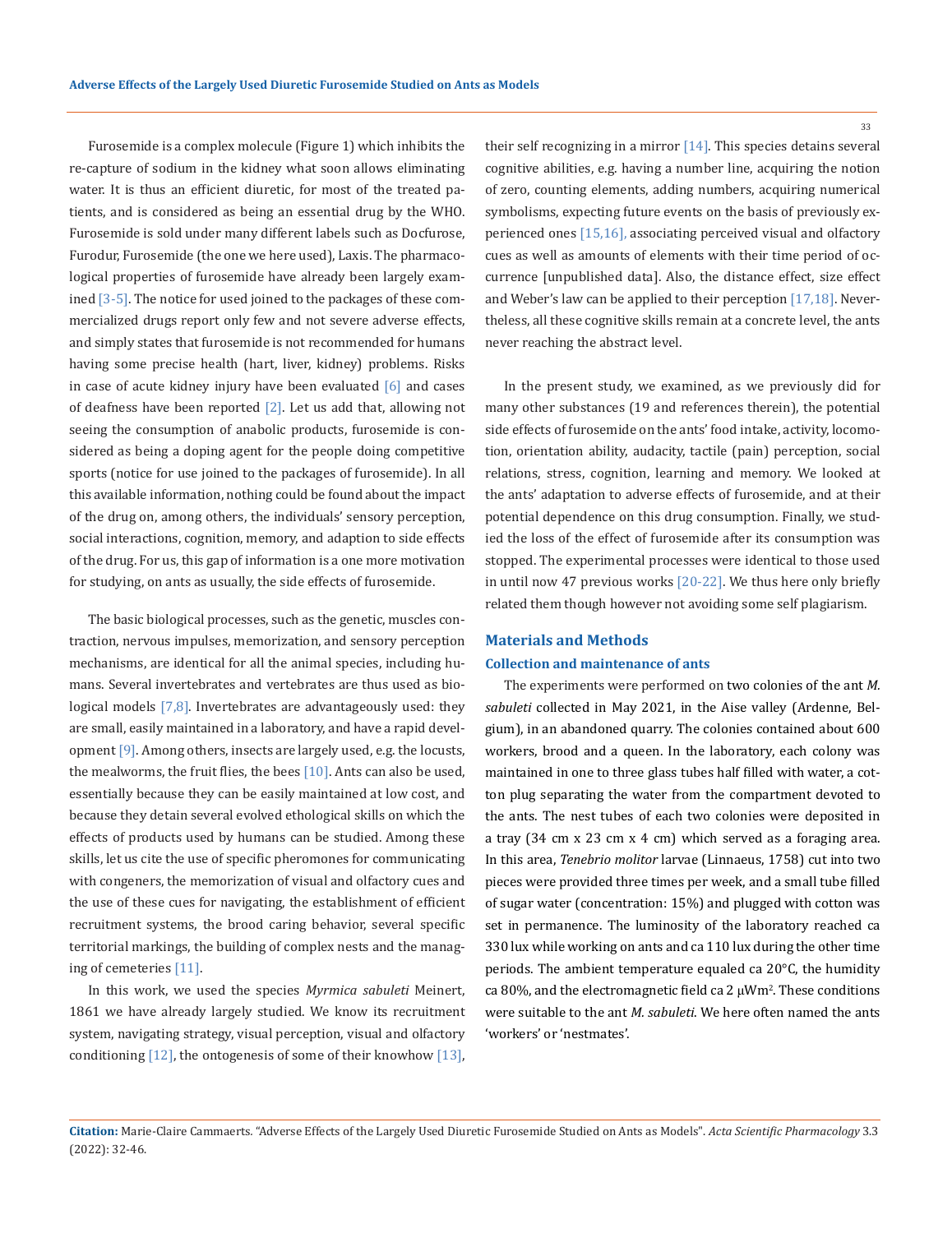

**Figure 1:** Realisation of the solution of furosemide provided to the ants. The figure successively shows the chemical structure of the drug, the material used to make the required solution, half a tablet of furosemide duly crushed before being dissolved in 50 ml of sugared water, and a few ants drinking the realized solution.

### **Solution of furosemide EG® given to the ants**

Humans are advised to consume per day generally 1/2 to 1, or if necessary 2 to 3 tablets of Furosemide® containing each one 40 mg of drug (so, 20 to 40 mg or 80 to 120 mg of Furoxemide® per day). A package of Furosemide EG® 40 mg (manufacturer: EG labo- Laboratoires Eurogenerics, Centraln Park, 9-15 Rue Maurice Mallet, 92130 Issy-les-Moulineaux, France) was furnished by the pharmacist Wera (1170 Bruxelles, Belgium). Humans as most of the mammals consume about one liter of water per day. Treated with Furosemide, they consume thus generally 1/2 to 1 tablet of the drug drinking at the same time about one liter of water. The insects, and thus the ants, due to their anatomy (cuticle) and their physiology (excretory system), consume about ten less water than mammals. Consequently, for setting the ants under a diet with furosemide similar to that of humans, we opted to provide them with a solution of one tablet (40 mg of the drug) in 100ml of water or 1/2 such tablet in 50 ml of water. A half tablet of Furosemide® was thus crushed then dissolved into 50 ml of the ants' sugar water, and this solution was provided to the ants in their usual cotton-plugged tubes (Figure 1). The plug of these tubes was refreshed every 2-3 days, and the entire solution was renewed every 7 days. We checked each day if ants drunk the furosemide solution, and they did (Figure 1). The control experiments were firstly performed on the two colonies maintained under normal diet. Then, the tubes containing sugar water were replaced by those contained the sugared solution of furosemide, and the test experiments started after the ants had the drug solution at their disposal during 24 hours.

# **Meat and sugar water consumption, general activity**

While ants were living under normal diet, then while they were consuming furosemide, those of the two colonies which were on the meat food, at the entrance of the sugar water tube, and active everywhere (foraging area, inside the nest etc…) were counted four times (twice during the day, twice during the night) (total  $= 4 \times 2$ = 8 different counts each day) during 6 successive days, each day at the same time o'clock. For each diet and each kind of count, the daily mean was established (Table 1, lines 1 to 6). These six daily means obtained for ants under one and the other kinds of diet were compared using the non-parametric test of Wilcoxon [23]. Also, for each kind of diet and of count, the mean of the six daily means was calculated (Table 1, last line).

### **Linear and angular speeds; orientation to a tied nestmate**

These traits were assessed on ants moving in their foraging area, the linear and angular speeds without stimulating the ants, the orientation while stimulating them with a nestmate tied to a piece of paper (Figure 2, A). Such a tied nestmate emits its attractive mandible glands alarm pheromone. For assessing the ants' speeds, then their orientation, 40 trajectories were each time recorded and analyzed thanks to appropriate software [24] created

**Citation:** Marie-Claire Cammaerts*.* "Adverse Effects of the Largely Used Diuretic Furosemide Studied on Ants as Models". *Acta Scientific Pharmacology* 3.3 (2022): 32-46.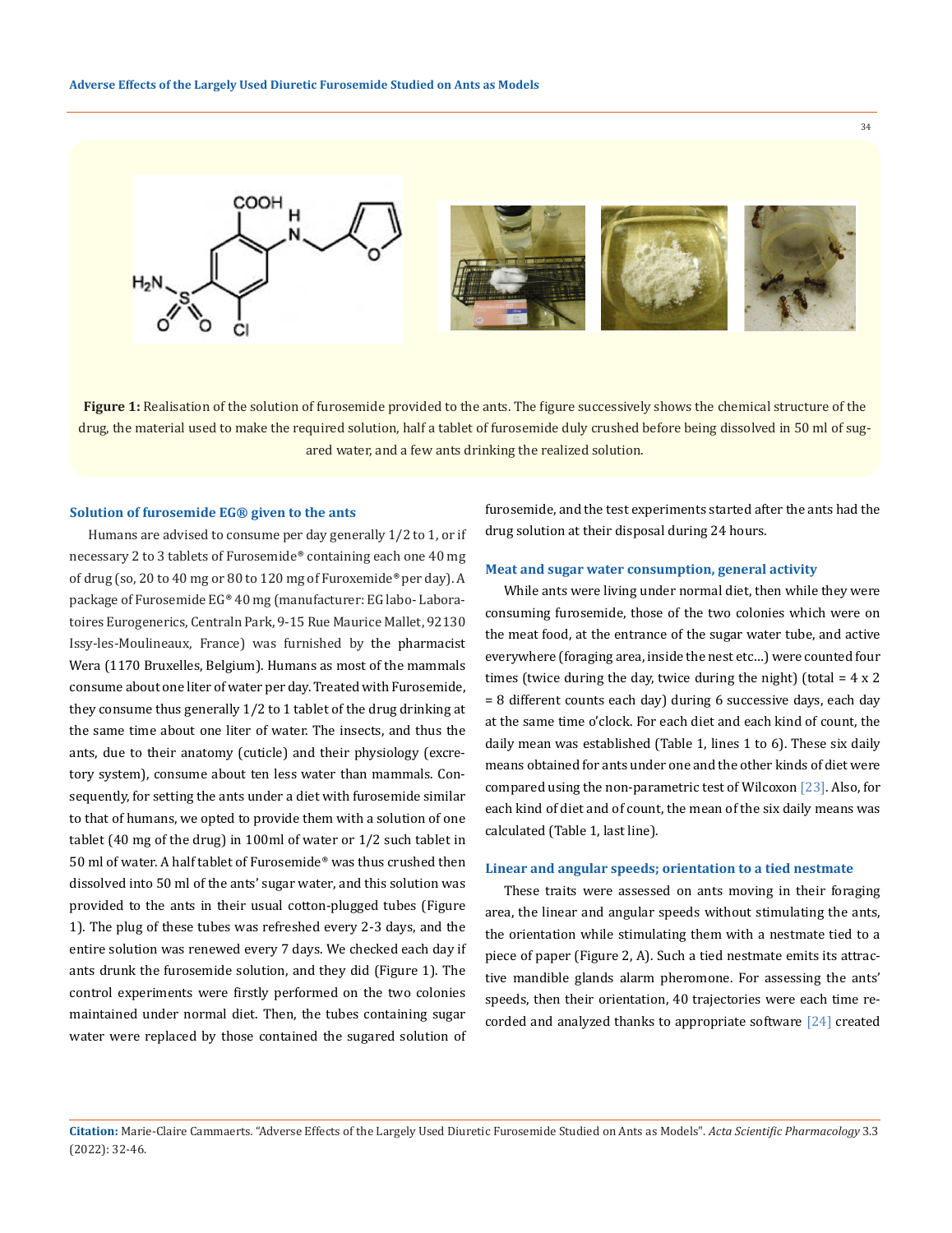according to the following definitions. The linear speed (in mm/s) was the length of a trajectory divided by the time spent to travel it; the angular speed (in ang.deg./cm) was the sum of the angles made by successive adjacent segment of a trajectory divided by the length of this trajectory; the orientation (in ang. deg.) to a location was the sum of successive angles made by the direction of the trajectory and the direction towards the location, divided by the number of measured angles. An orientation value lower than-90° means that the tested animal tends to orient itself toward the location. An orientation value larger than 90° means that the tested animal tends to avoid the location. For each assessed variables, the median and quartiles of the 40 recorded values were established (Table 2, lines 1, 2, 3) and the distribution of these 40 values obtained for ants consuming furosemide was compared to the corresponding distribution obtained for ants living under normal diet using the non-parametric  $\chi^2$  test [23].

### **Audacity**

This ethological trait was assessed through the ants' tendency in coming onto a risky unknown apparatus deposited in their foraging area and made of a cylinder (height  $= 4$  cm; diameter  $= 1.5$ cm) vertically tied to a squared platform (9 cm<sup>2</sup>) both in Steinbach® white paper (Figure 2 B). The ants of the two colonies present at any place on this apparatus were counted 10 times over 10 minutes (number of counts:  $10 \times 2 = 20$ ). The mean and the extremes of the obtained numbers were established (Table 2, line 4). Also, the numbers obtained for the two colonies were correspondingly added, and then chronologically summed by two, what allowed obtaining five successive sums. These five sums obtained for ants under furosemide diet were compared to those obtained for ants under normal diet using the non-parametric Wilcoxon test [23].

### **Tactile (pain) perception**

An ant perceiving the rough character of a substrate walks on it with difficulty, slowly, sinuously, often touching it with its antennae (Figure 2, C 1). An ant poorly perceiving the rough character of a substrate walks on it rather easily, rapidly and not sinuously, and it seldom touches the substrate with its antennae. Consequently, to estimate the ants' tactile (pain) perception, their linear and angular speeds while walking on a rough substrate were assessed according to the method explained in the previous subsection. For each colony, a piece  $(3 \text{ cm } x \text{ } 2 + 7 + 2 = 11 \text{ cm})$  of n° 280 emery paper duly folded was deposited in a tray (15 cm x 7 cm x 4.5 cm)

dividing so this tray in a first 3 cm long zone, a second 3 cm long one containing the emery paper, and a last 9 cm long zone. For performing an experiment, 12 ants of each colony were transferred into the first zone of their own apparatus. Their trajectories were recorded when they walked on the emery paper, and their linear and angular speeds were then assessed. The median and quartiles of the obtained 24 values of linear speed on one hand and of angular speed on the other hand were established for each kind of diet (Table 2, lines 5, 6). Also, the distributions of these 24 values obtained for ants consuming furosemide were compared to the corresponding distributions obtained for ants under normal diet using the non-parametric  $\chi^2$  test [23].

### **Brood caring behavior**

For each colony, a few larvae were removed from the inside of the nest and deposited in front of the entrance. For each colony, five of these larvae as well as the ants' behavior towards them were duly observed during five minutes (Figure 2, D). The number of these 5 x 2 observed larvae not re-entered after 30 seconds, 1, 2, 3, 4, and 5 minutes were counted (Table 3, line 1). Only five larvae per colony were observed because we had to look at all of them simultaneously. The experiment was made only once because removing larvae out of the nest causes a great social disruption imperiling the brood survival. The six numbers of not re-entered larvae obtained for each colony were correspondingly added, and the six sums obtained for ants under furosemide diet were compared to the six corresponding sums obtained for ants under normal diet using the non-parametric test of Wilcoxon [23].

### **Social relationships towards nestmates**

Ants of a same colony (= nestmates) are not aggressive towards each other. The effect of furosemide on this peaceful social behavior was studied in the course of five dyadic encounters performed for each two colonies maintained firstly under normal then under the drug diet. These encounters (10 in total) were conducted in a cup (diameter = 2cm, height = 1.6cm), the borders of which having been covered with talc to prevent ants from escaping. During each encounter, one ant of the pair was carefully observed during 5 minutes, and the numbers of times it did nothing (level 0 of aggressiveness), touched the other ant with its antennae (level 1), opened its mandibles (level 2), gripped and/or pulled the other ant (level 3), and tried to sting or stung the other ant (level 4) were recorded (Table 3, line 2; Figure 2, E). The numbers obtained for the ten ob-

**Citation:** Marie-Claire Cammaerts*.* "Adverse Effects of the Largely Used Diuretic Furosemide Studied on Ants as Models". *Acta Scientific Pharmacology* 3.3 (2022): 32-46.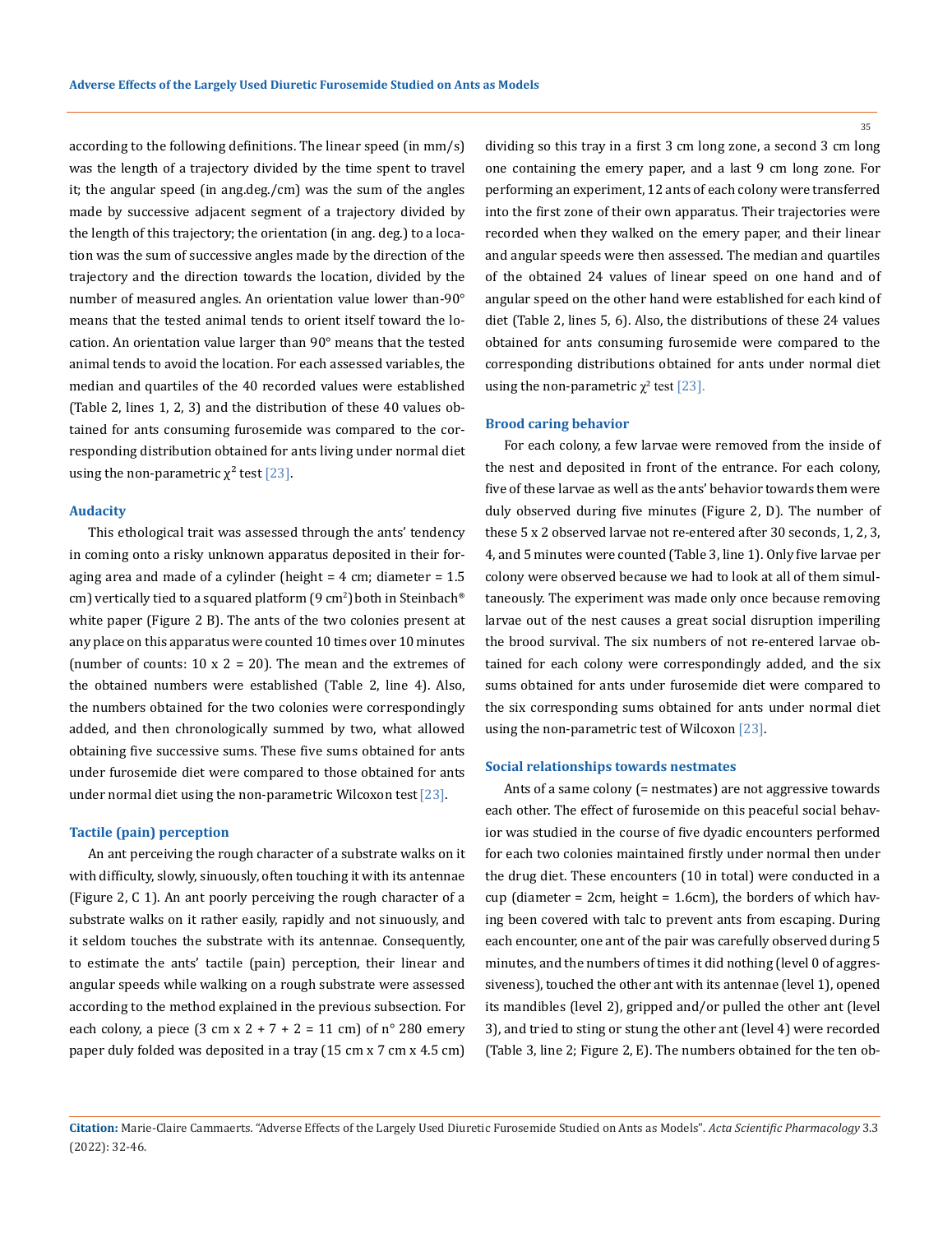served ants were correspondingly added, and the distribution of the values obtained for ants under furosemide diet was compared to that obtained for ants maintained under normal diet using the non-parametric  $\chi^2$  test [23]. Also, for each two diets, a variable 'a' assessing the ants' social relationships was calculated: 'a' = the number of aggressiveness levels  $2 + 3 + 4$  divided by the number of aggressive levels 0 + 1 (Table 3, line 2).

# **State of stress and cognition through escaping from an enclosure**

For escaping from an enclosure, an individual must be calm, must not stress, and must cautiously look for an exit. It must also have some cognitive ability for guessing where the exit may be. Consequently, for comparing the state of stress and the cognitive ability of ants maintained under normal diet then under a diet with furosemide, each time, six ants of each colony were enclosed under an enclosure consisted of a reversed cup (made of polyacetate; height = 8cm, bottom diameter = 7 cm, ceiling diameter = 5 cm) deposited in their foraging area. The inside surface of these enclosures were covered with talc to prevent ants climbing on it. A notch (3 mm height, 2 mm broad) was made in the bottom rim of the enclosure for providing to the ants the possibility to escape (Figure 2, F). As soon as the ants were enclosed, those escaped after 2, 4, 6, 8, 10 and 12 minutes were counted for each two colonies, and the numbers obtained for the two colonies were correspondingly added (Table 3, line 3). The six sums obtained for ants consuming furosemide were compared to the six corresponding sums obtained for ants living under normal diet using the non-parametric Wilcoxon test [23].

#### **Cognition**

The ants' cognition was estimated by assessing their skill to cross a twists and turns path. Two pieces (two times 4.5 cm x 12 cm) of strong white paper (Steinbach®) duly folded were inserted in a tray (15 cm x 7 cm x 4.5 cm) what created a twists and turns path between a first 2cm long zone in front of this 'difficult' path and a 8 cm long zone beyond it (Figure 3, A). Such an apparatus was built for each two colonies. To make an experiment on a colony, 15 ants were transferred into the first zone of the apparatus lying in front of the twists and turns path, and since that deposit, the ants still in that first zone as well as those having reached the zone located beyond the 'difficult' path were counted after 2, 4, 6, 8, 10 and 12 minutes. The numbers obtained for the two colonies

were correspondingly added (Table 3, line 4). For each of the two zones of the apparatus, the six sums obtained for ants consuming furosemide were compared to those obtained for ants living under normal diet using the non-parametric Wilcoxon test[23].

### **Visual operant conditioning and memory**

For each two used colonies provided with furosemide, a green hollow cube, made of strong paper (Canson®), was deposited at a given time above the entrance of the tube filled of sugar water (Figure 3 Ba). Since this deposit, the ants underwent operant visual conditioning. The experiment on ants living under normal diet was previously performed on another similar colony of *M. sabuleti*, collected on the same site because, since a worker of the ant *M. sabuleti* has acquired conditioning to a stimulus, it keeps its conditioning during several days, and even after having lost its learning, the worker more quickly than usually acquires it again. Consequently, it is no longer possible to quantify again this worker's conditioning acquisition. While the experimented ants acquired their conditioning, then after the removal of the green cube, while the ants progressively lost their conditioning, they were tested in a Y-maze. Each colony had its own maze which was built in strong white paper, had its sides slightly covered with talc, was deposited outside the foraging area, in a separated tray (15cm ×7 cm × 5cm), and was provided with a green hollow cube randomly set in its left or right branch. For conducting a test on a colony, 10 workers were one by one deposited inside the maze before its division into two branches, and the ants' choice of one or the other branch of the maze was recorded (Figure 3 Bb). Choosing the branch which contained the green cube was giving the correct response. After a worker had been tested, it was kept in a glass until 10 ones of its colony were tested, and after the 10 workers were tested, all of them were transferred back in their foraging area. Such tests were performed 7, 24, 31, 48, 55 and 72 hours after the start of the ants' conditioning as well as after the green cube removal (Table 4). The responses obtained for the ants of the two colonies during these twelve tests were correspondingly added and the twelve proportions of correct responses were established. The six proportions obtained while ants acquired conditioning, as well as the six proportions obtained while they lost their conditioning, previously recorded for ants under normal diet and later recorded for ants consuming furosemide were compared using the nonparametric Wilcoxon test [23].

**Citation:** Marie-Claire Cammaerts*.* "Adverse Effects of the Largely Used Diuretic Furosemide Studied on Ants as Models". *Acta Scientific Pharmacology* 3.3 (2022): 32-46.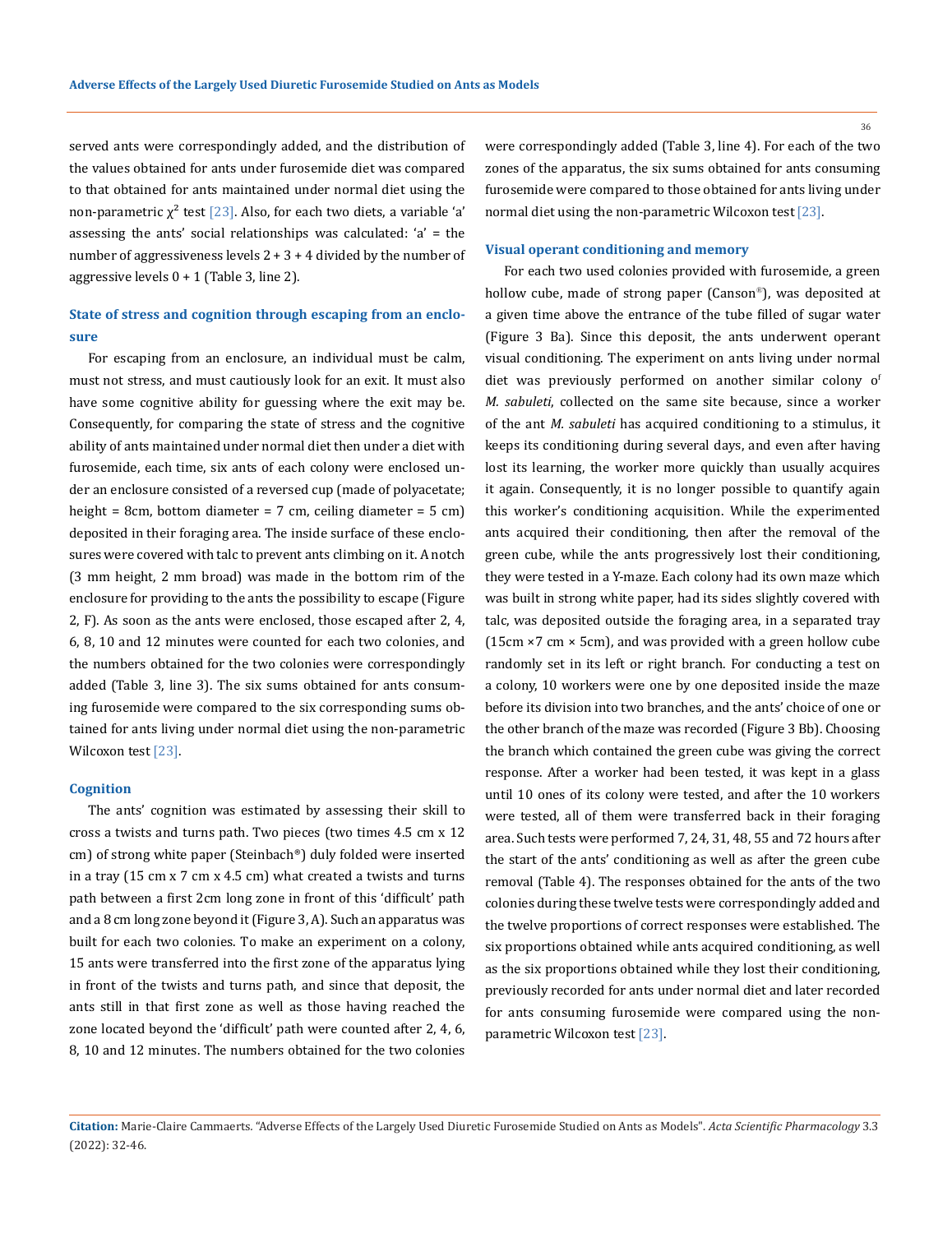### **Adaptation (tolerance) to furosemide adverse effects**

An individual becomes adapted to a drug when over time it less and less suffers from the adverse effects of the drug. Therefore, to quantify an individual's adaptation to a drug, a side impact of the drug must be quantified soon after the individual has consumed the drug, then again later, after it has consumed the drug during some time, and the results of the two assessments must be compared. In the present work, the ants' sinuosity of displacement appeared to be largely impacted by furosemide consumption. So, to study the ants' potential adaption to side effects of furosemide, the ants' angular speed was again quantified after the ants consumed the drug during eight days. The median and quartiles of the obtained values were established (Table 5 upper part), and the distribution of values was compared to that previously obtained after the ants had consumed the drug during one day as well as to that obtained for ants living under normal using the non-parametric  $\chi^2$  test [23].

### **Ants' potential habituation to furosemide**

An individual becomes habituated to a drug when, over its consumption of this drug, it becomes less and less cared thanks to the wanted effect of the drug. Examining such a habituation requires assessing a trait favorably influenced by the drug soon after the start of the drug consumption, then after the drug has been consumed during sometime, and the results of the two assessments should be compared. During the present work, no obvious favorable impact of furosemide on ants' physiological or ethological traits could be observed. Consequently, we could not examine if habituation occurs on furosemide use. However, in humans, habituation may occur and should thus be imperatively detected because, if it occurs, patients will be tempted to increase their intake of the drug, and, doing so, to accentuate the adverse effects of the drug.

#### **Ultimate test**

This test was required because furosemide was found to largely increase the ants' sugar water intake, and it was unknown if they did so because they wanted the drug, or sugar, or simply water (let us recall that furosemide is a diuretic). The ants' want of drug was examined thanks to the here below described experiment (see the following subsection). Their want of sugar or of water was examined thanks the present explained ultimate test. For each two used colonies, instead of one tube filled of a sugared solution of furosemide, the ants were provided with two smaller tubes (15 cm  $\times$ 

7 cm × 5 cm), one containing again a sugared solution of furosemide, the other containing a pure water solution of the drug (Figure 3, E). The ants coming onto these two tubes were separately counted every two minutes during forty minutes (so 20 times), the numbers obtained for the two colonies were correspondingly added, and for each kind of count, the sum of these added numbers was calculated (Table 5 middle part). This allowed establishing the proportion of ants having chosen the sugar water on one hand and the pure water on the other hand solutions. Also, the two sums (the sum obtained for each two kinds of water) were compared to those expected if ants randomly visited the two provided tubes using the non-parametric  $χ²$  goodness-of-fit test [23].

### **Dependence on furosemide consumption**

Dependence on a drug occurs when the consumer wants to have always this drug at its disposal, nearly continuously uses it despite its adverse effects, and finally can no longer live without consuming the drug. The ants' dependence on furosemide consumption was here studied after the ants had consumed this drug during 10 days. To do so, 15 ants of each colony were transferred in an own tray (15cm  $\times$ 7 cm  $\times$  5cm) inside of which two small tubes (h = 2.5 cm, diam. = 0.5 cm) plugged with cotton had been deposited, one tube containing sugar water, the other containing the sugared solution of furosemide used during the entire experimental work. The tube containing the drug was set in the left part of the tray for colony A and in the right part for colony B (Figure 3, F). Half a minute after the ants had been transferred into their tray devoted to the present experiment, those being at the entrance of each provided tube were counted 15 times in the course of 15 minutes. The fifteen numbers obtained for each colony were correspondingly added, and the sums of the added numbers relative to the drug-free tube on one hand and to the tube containing the drug on the other hand were calculated. These two sums allowed calculating the proportions of ants counted in front of each provided tube, and thus the proportions of ants having chosen the drug solution and of ants having preferred the drug-free solution (Table 5 lower part). In addition, these two sums were statistically compared to the two numbers which should have been obtained if the ants randomly went to the entrance of each provided tube using the non-parametric  $\chi^2$ goodness-of-fit test [23].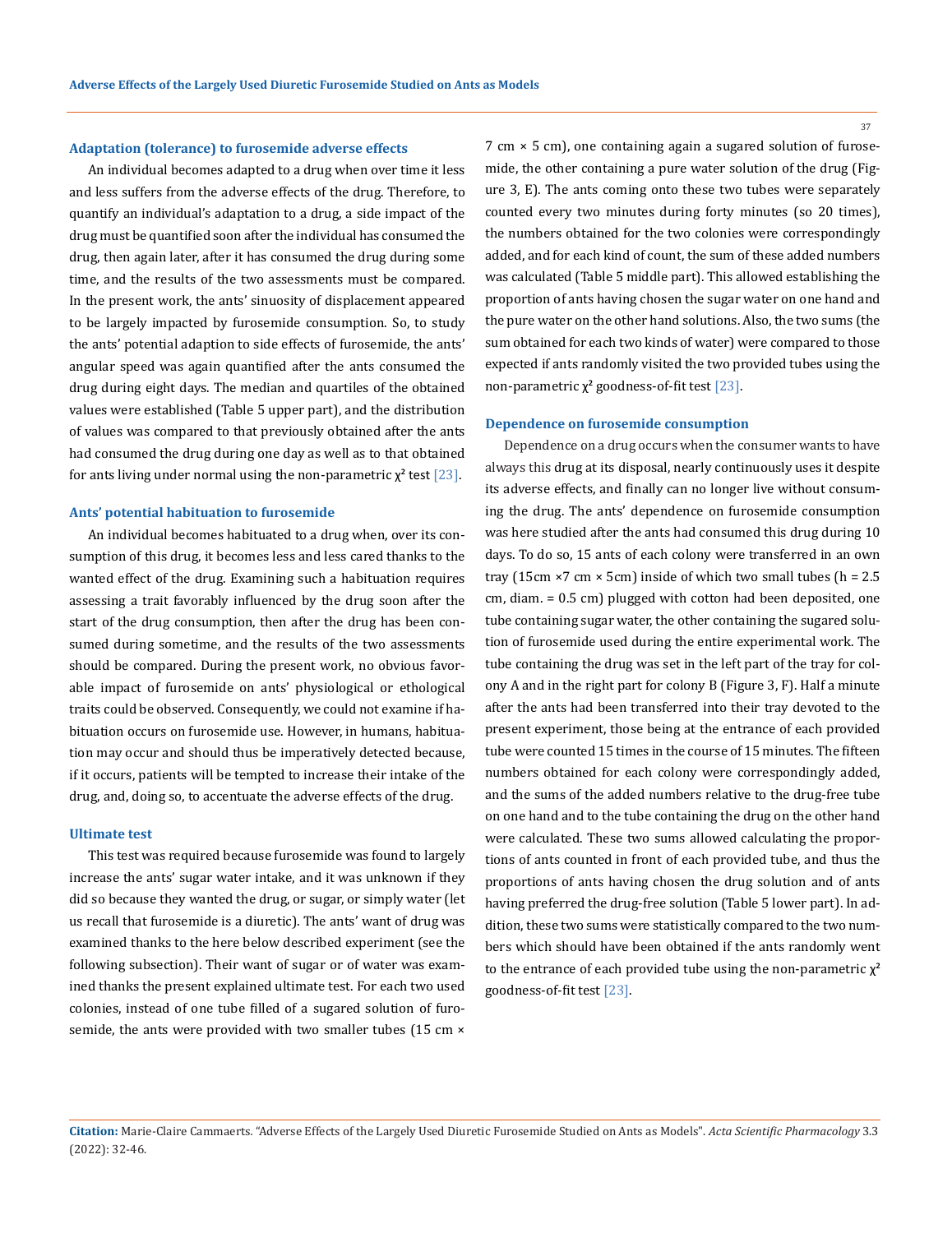**Decrease of the effects of furosemide after its consumption was stopped**

This decrease was examined after the ants had consumed the drug for 12 days. The trait used for making this study was the ants' angular speed which appeared to be impacted by furosemide. Twelve hours before starting the study, the ants were provided with a fresh solution of the drug, and after these twelve hours, their angular speed was assessed as it had been after 1 and 8 days of furosemide consumption. However, for this preliminary assessment and for all the following ones (see here below), only 20 ants' trajectories were analyzed instead of 40 in order to be able to assess every recorded ants' trajectories all along the decrease of the effect of furosemide and so, to continuously evaluate the current situation. After this preliminary assessment, made at  $t = 0$ , the tubes containing the sugared drug solution were removed and replaced by tubes filled of sugar water. This removal and replacement constituted the weaning of furosemide, and consequently the start of the study. Since that time, the ants' angular speed was assessed every two hours until it became similar to the control one, i.e. to that presented by ants living under normal diet. For each of these assessments, the median and quartiles of the 20 recorded values were established (Table 6), and the distributions of the 20 values recorded every two hours were compared to the preliminary distribution obtained at  $t = 0$ , as well as to the corresponding distribution obtained for ants living under normal diet (= the control distribution) using the non-parametric  $\chi^2$  test for independent samples (Table 6) [23]. Also, the mathematical function best describing the decrease of the effect of furosemide after weaning was researched (see the results and discussion subsection), and the successive median values of the ants' angular speed obtained over this decrease were graphically presented in figure 4, what allowed visualizing the researched mathematical function.

### **Results and Discussion**

**Table 1:** Effect of furosemide on the ants' food intake and activity. Lines I to VI give the mean numbers of ants counted, over 6 days, on their meat food, on their sugar water, as well as being in activity. Line I-VI gives the means of these six daily means for each of the three considered physiological traits. Furosemide increased the ants' sugar water consumption (may be the water and/or the drug) and very slightly reduced their activity.

| <b>Days</b>  | Under normal diet |                    | Under a diet with furosemide |             |                    |                 |
|--------------|-------------------|--------------------|------------------------------|-------------|--------------------|-----------------|
|              | <b>Meat</b>       | <b>Sugar Water</b> | <b>Activity</b>              | <b>Meat</b> | <b>Sugar Water</b> | <b>Activity</b> |
| I            | 1.50              | 3.25               | 16.50                        | 1.50        | 11.50              | 12.50           |
| $\mathbf{H}$ | 2.38              | 5.13               | 16.25                        | 2.00        | 7.50               | 13.50           |
| III          | 1.88              | 4.38               | 16.50                        | 1.50        | 9.00               | 14.50           |
| IV           | 2.50              | 2.50               | 18.75                        | 2.50        | 7.75               | 14.00           |
| V            | 2.13              | 2.38               | 19.00                        | 1.25        | 8.00               | 17.12           |
| VI           | 1.50              | 2.63               | 20.25                        | 2.00        | 8.50               | 19.75           |
| $I-VI$       | 1.98              | 3.88               | 16.38                        | 1.79        | 8.71               | 15.23           |

#### **Meat and sugar water consumption, general activity**

Numerical results are given in table 1. Furosemide appeared to have no impact on the meat consumption  $(N = 4, T = +3, -7, P =$ 0.313), to increase the sugar water intake ( $N = 6$ ,  $T = +21$ ,  $P = 0.016$ ), and to very slightly decrease the individuals' activity (meanly 15.23 *vs* 16.38 active individuals at any time;  $N = 6$ ,  $T = -21$ ,  $P = 0.016$ . Unfortunately, we could not know if the ants under the drug diet drunk more sugar water because they needed water, or wanted sugar, or were dependant on furosemide consumption. The former possibility was examined in a following experiment (see the subsection relative to an ultimate test), and the latter possibility was examined in a last experiment, before studying the loss of the effect of the drug after its consumption was stopped (see the subsection relative to the ants' dependence on furosemide).

**Citation:** Marie-Claire Cammaerts*.* "Adverse Effects of the Largely Used Diuretic Furosemide Studied on Ants as Models". *Acta Scientific Pharmacology* 3.3 (2022): 32-46.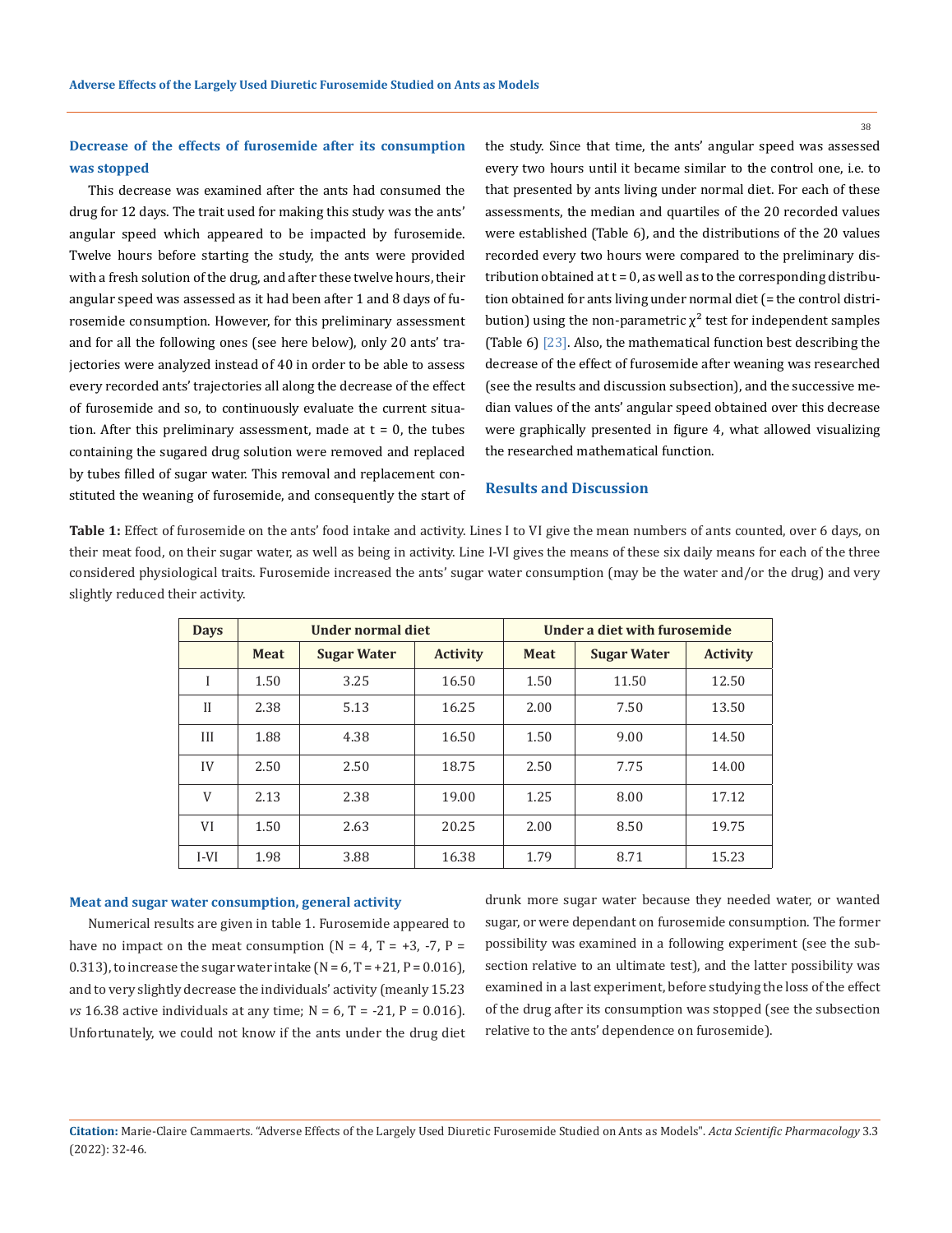### **Linear and angular speeds**

The ants' linear speed was not impacted by furosemide consumption  $(x^2 = 0.62$ , df = 2, 0.70 < P < 0.80) while their angular speed was significantly increased under this drug consumption  $(\chi^2)$  $= 38.65$ , df  $= 2$ ,  $P < 0.001$ ). This was obvious to observers: the ants moved as quickly as usually, but sinuously, erratically, leaving their head or their gaster from time to time. Such a perturbed locomotion resembled that of ants moving near a source of ethanol [25]. It was examined if, after 8 days under furosemide diet, the ants could adapt themselves to this impact of the drug on their locomotion (see the subsection relative to the ants' adaptation to the side effects of furosemide).

consumption (Table 2, line 3; Figure 2, A). Under that drug diet, the ants duly, correctly and rapidly went towards a tied worker emitting its attractive pheromone. There was no difference between the orientation values obtained for ants living under furosemide diet and for those maintained under normal diet ( $\chi^2$  = 0.78, df = 2, 0.50  $P < 0.70$ ). This is in favor of the drug use.

#### **Audacity**

This ethological trait was not impacted by furosemide consumption (Table 2, line 4; Figure 2, B). Ants consuming this drug came onto the presented risky apparatus as often and as cautiously as those living under normal diet ( $N = 5$ ,  $T = +9.5$ ,  $-5.5$ ,  $P = 0.359$ ). This non impact of the drug is in favor of its use.

### **Orientation to a tied nestmate**

The ants' orientation capability was not affected by furosemide

**Table 2:** Effect of furosemide on five ants' ethological and physiological traits. The table gives the median (and quartiles) or the mean [and the extremes] of the data recorded for the five examined traits. Furosemide increased the ants' sinuosity of movement, but did not affect any of the other considered traits.

| <b>Traits</b>                                    | Under normal diet    | Under a diet with furosemide |
|--------------------------------------------------|----------------------|------------------------------|
| Linear speed $(mm/s)$                            | $11.4(10.0 - 12.7)$  | $10.7(9.7 - 11.8)$           |
| Angular speed (ang.deg./cm)                      | $133(121 - 146)$     | $172(161 - 185)$             |
| Orientation (ang.deg.)                           | $34.3$ (29.0 - 46.3) | $34.5(26.6-50.3)$            |
| Audacity $(n^{\circ})$                           | $2.70$ [1 - 4]       | $2.85$ [1 - 4]               |
| Tactile (pain) perception: linear speed (mm/s)   | $5.1(4.5-5.7)$       | $5.2$ (5.0 - 6.2)            |
| angular speed (ang.deg./cm) on a rough substrate | $266(250 - 286)$     | 278 (249 - 312)              |
|                                                  |                      |                              |

#### **Tactile (pain) perception**

Furosemide did not affect the ants' tactile (pain) perception. This was obvious to observers (Figure 2, C) and was confirmed by the numerical results (Table 2, line 5, 6) and the statistical analysis. Indeed, there was no significant difference between the linear and angular speeds of ants walking on a rough substrate and maintained either under a normal diet or a diet with the drug (linear speed:  $\chi^2$  = 1.06, df = 1, P ~ 0.30; angular speed:  $\chi^2$  = 2.96, df =  $2, 0.20 < P < 0.30$ ). However, the ants consuming furosemide had a somewhat larger angular speed than those living under normal diet because such a difference already existed for ants walking on their not rough foraging area (see the subsection relative to the ants' speeds). The fact that furosemide did not affect the ants' tactile (pain) perception is in favor of its use.

### **Brood caring behavior**

Furosemide did not affect the ants' brood caring behavior, and thus their social behavior (Table 3, line 1; Figure 2, D). While consuming the drug, the ants found the larvae removed from the nest, took care of them, held them in their mandibles and transported them towards the nest, just like ants living under normal diet. In each case, all the observed larvae were re-entered after 4 minutes. There was no statistical difference between the social behavior of ants living under one and the other kind of diet ( $N = 3$ ,  $T = 6$ ,  $P =$ 0.125).

#### **Social relationships towards nestmates**

Furosemide did not affect the ants' behavior towards their nestmates (Table 3, line 2; Figure 2, F). We were surprised by the simi-

**Citation:** Marie-Claire Cammaerts*.* "Adverse Effects of the Largely Used Diuretic Furosemide Studied on Ants as Models". *Acta Scientific Pharmacology* 3.3 (2022): 32-46.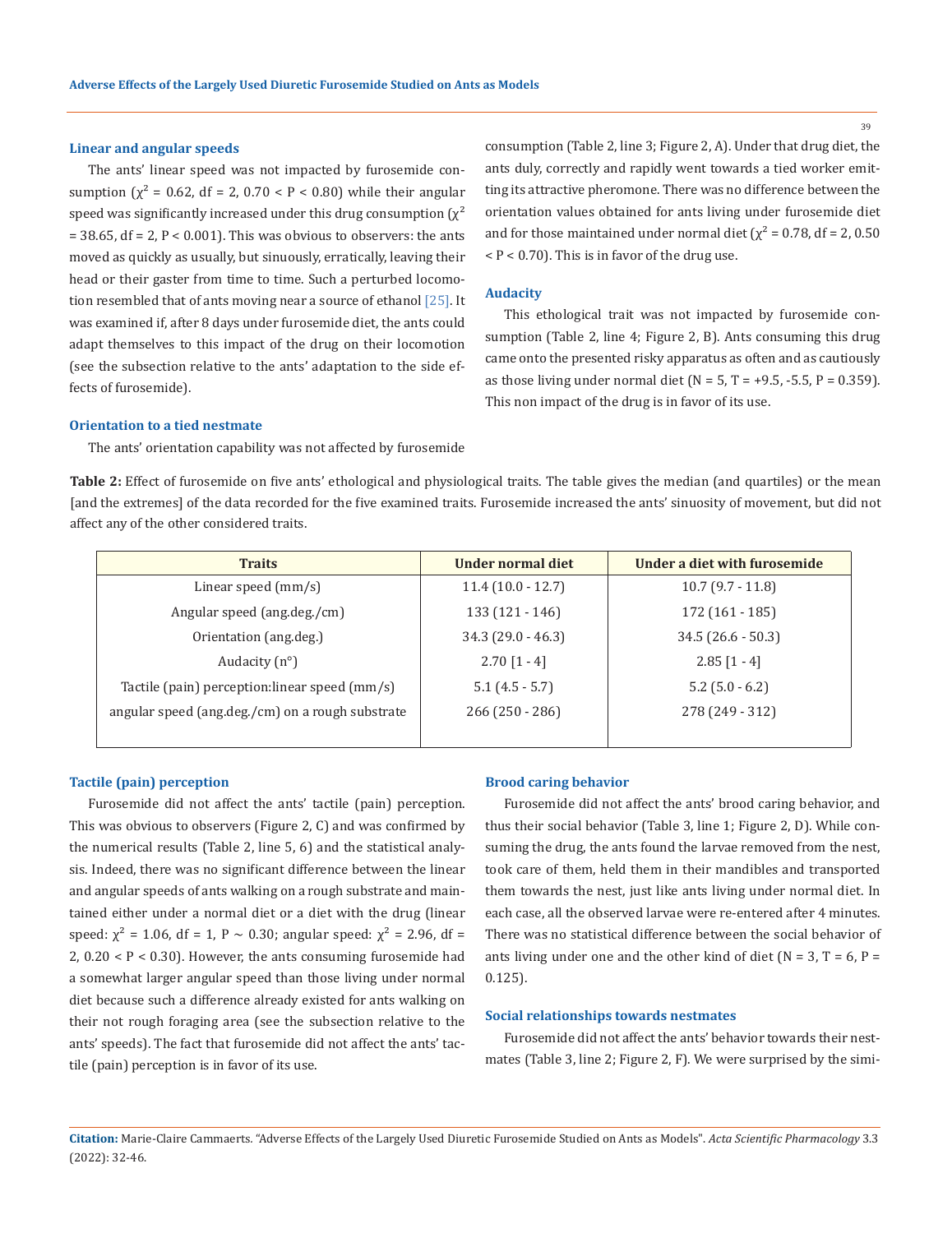40

**Table 3:** Impact of furosemide on ants' social interactions, stress and cognition. Explanation of these traits assessments is given in the text. The drug did not affect the ants' brood caring and aggressiveness against nestmates, and thus their social relationships, and somewhat increased their ability in escaping from an enclosure and in crossing a twists and turns path, and thus reduced their state of stress and improved their cognition.

| <b>Traits</b>                                               | <b>Normal diet</b>                                         | Diet with furosemide                                        |  |  |
|-------------------------------------------------------------|------------------------------------------------------------|-------------------------------------------------------------|--|--|
| Brood caring: n° of not re-entered<br>larvae over 5 minutes | 3<br>t: $30s$ 1<br>2<br>$5 \text{ min}$<br>$\overline{4}$  | 3<br>t: $30s$ 1<br>2<br>$5 \text{ min}$<br>$\overline{4}$   |  |  |
|                                                             | 8<br>6<br>2<br>$\Omega$<br>$\overline{4}$<br>$\theta$      | 3<br>8<br>7<br>6<br>$\mathbf{0}$<br>$\Omega$                |  |  |
| N° of aggressiveness 0-4 levels to-                         | 3<br>levels 0<br>$2^{\circ}$<br>'a'<br>1<br>$\overline{4}$ | levels 0<br>'a'<br>$\overline{2}$<br>3<br>$\mathbf{1}$<br>4 |  |  |
| wards nestmates, variable 'a'                               | 10 0<br>66 31<br>0.10<br>$\overline{0}$                    | 61 32 14 0<br>0.15<br>$\Omega$                              |  |  |
| Stress and cognition: n° of ants es-                        | 8 10 12 minutes<br>t: 2<br>6<br>$\overline{4}$             | 6 8 10 12 minutes<br>t: $2$<br>$\overline{4}$               |  |  |
| caped over 12 minutes                                       | $\Omega$<br>$2\quad 4\quad 6$<br>8<br>10                   | $\Omega$<br>2 5 7 11 12                                     |  |  |
| Cognition: n° of ants in front and                          | 6 8 10 12 min<br>2<br>$t$ :<br>4                           | 6 8 10 12 min<br>2 4<br>t:                                  |  |  |
| beyond a twists and turns path over<br>12 minutes           | in front 20 18 16 14 13 9                                  | in front 15 12 11 9<br>8<br>-7                              |  |  |
|                                                             | beyond 0<br>1 3 8 10 13                                    | beyond 1 1 5 8 10 11                                        |  |  |



**Figure 2:** Photos of six experiments made to know the side effects of furosemide. 1: ants under a normal diet, 2: ants under a diet with furosemide. A: ants having duly reached a tied nestmate which emitted its attractive alarm pheromone. B: ants coming onto an unknown risky apparatus. C: ants moving with difficulty on a rough substrate, perceiving thus its uncomfortable character. D: an ant transporting a larva experimentally removed from the inside of the nest. E: two nestmates peacefully staying near each other. F: an ant escaping from an enclosure into which it had been experimentally set. Obviously, furosemide did not affect any of these six examined traits.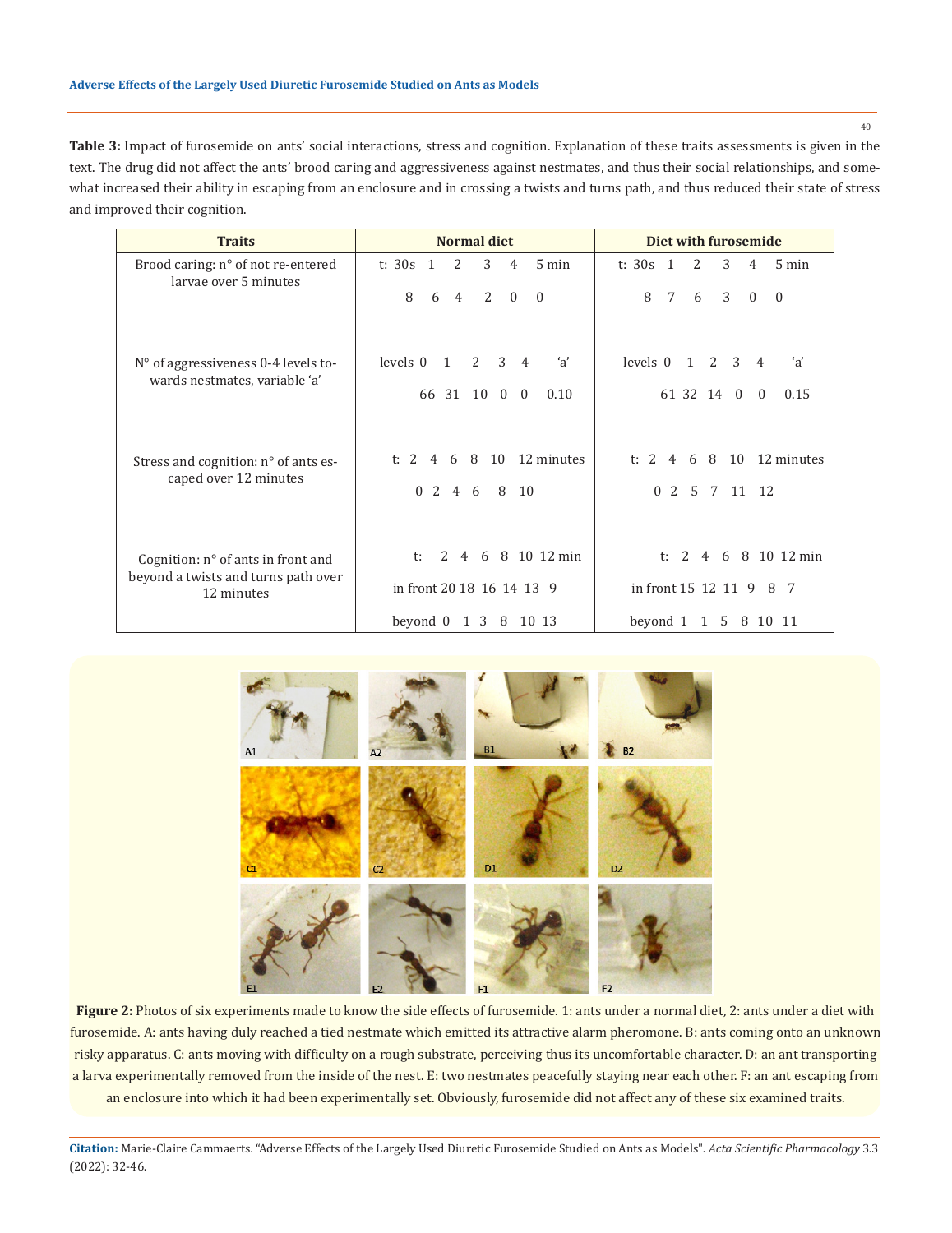larity between the results recorded for ants consuming the drug and those recorded for ants living under normal diet. There was no statistical difference between these two series of recorded data:  $\chi^2$ = 0.879, df = 2, 0.50 < P < 0.70. Such a non impact of furosemide on the individuals' social relationships is in favor of its use.

# **State of stress and cognition through escaping from an enclosure**

Unexpectedly, ants consuming furosemide were more able to escape from an enclosure than ants living under normal diet (Table 3, line 3; Figure 2, F), but this difference was at the limit of significance ( $N = 4$ ,  $T = 10$ ,  $P = 0.063$ ). This may be due to the fact that ants consuming furosemide seemed less stressing than ants living under normal diet (personal observation). They duly, calmly walked along the rim of the enclosure, soon found the exit, and went out without hesitating. Also, the cognitive abilities of the ants consuming the drug were probably intact, not impacted by the drug consumption, a presumption checked thanks to the next experiment (see below).

#### **Cognition**

Furosemide did not affect the ants' cognition, on the contrary, it seemed to somewhat improve this ability (Table 3, line 4; Figure 3, A). Indeed, the ants consuming this drug and being still in front of the twists and turns path over the 12 experimental minutes were less numerous than those being still there and living under normal diet ( $N = 6$ ,  $T = -21$ ,  $P = 0.016$ ). As for the ants having reached the area lying beyond the difficult path, there was no statistical difference between the ants maintained under one or the other kind of diet ( $N = 3$ ,  $T = 6$ ,  $P = 0.125$ ). Such a result was in agreement with that previously obtained on the ants' escaping ability (see the above subsection), and is in favor of the drug use.

#### **Visual operant conditioning and memory**

Furosemide did not impact the ants' conditioning acquisition; it even slightly though not significantly improved this acquisition  $(N = 3, T = 6, P = 0.125)$  (Table 4 upper part; Figure 3, B). Also, the drug did not affect the ants' short and middle term memory (Table 4 lower part). The data recorded after the cue removal showed that there was no difference between the responses of ants maintained under a diet with furosemide or under a normal diet  $(N = 2, NS)$ . Such a non impact of furosemide on the ants' learning and memorization is in favor of its use.

**Table 4:** Impact of furosemide on the ants' conditioning acquisition and memory. Furosemide did not impact these two important physiological traits, what is in favor of its use.

| <b>Adaptation (tolerance) to furosemide adverse effects</b> |  |  |  |
|-------------------------------------------------------------|--|--|--|
|                                                             |  |  |  |

The ants did not adapt themselves to the impact of furosemide on their sinuosity of movement (Figure 3, C). After having consumed the drug during eight days, their angular speed was still larger than that of ants living under normal diet ( $\chi^2$  =642.45, df = 1, P < 0.001). Moreover, this sinuosity of movement was even larger than that presented after one day of the drug consumption  $(\chi^2 =$ 45.83, df = 2,  $P < 0.001$ ) (Table 5, upper part). The ants' angular speed was thus chosen as the trait affected by the drug for studying its loss of effect after its consumption was stopped (see the subsection relative to this loss of effect). In addition, we observed that the ants' consumption of sugar water remained far larger than the usual one (Figure 3, D), a personal observation not quantified, but examined otherwise, in the here below subsection 'Ultimate test'. The fact that the ants' did not adapt themselves to the side effect of furosemide on their locomotion is not in favor of the drug use.

### **Ultimate test**

The numerical results are given in table 5, middle part, and two photos of the experiment are shown in Figure 3, E. Confronted to

| Time (hours) | <b>Normal diet</b><br>colony C | Diet with furosemide<br>colonies A; B |
|--------------|--------------------------------|---------------------------------------|
| 7 h          | 6 vs 4 60%                     | 6 vs 4; 6 vs 4 60\%                   |
| 24 h         | 6 vs 4 60%                     | 7 vs 3; 6 vs 4 65%                    |
| 31 h         | 7 vs 3 70%                     | 6 vs 4; 8 vs 2 70%                    |
| 48 h         | 7 vs 3 70%                     | 8 vs 2; 8 vs 2 80%                    |
| 55 h         | 8 vs 2 80%                     | 8 vs 2; 9 vs 1 85%                    |
| 72 h         | $9 \text{ vs } 185\%$          | 8 vs 2; 9 vs 1 85%                    |
| cue removal  |                                |                                       |
| 7 h          | $9 \text{ vs } 185\%$          | 9 vs 1; 8 vs 2 85\%                   |
| 24 h         | 8 vs 2 80%                     | 9 vs 1; 8 vs 2 85%                    |
| 31 h         | 8 vs 2 80%                     | 8 vs 2; 8 vs 2 80%                    |
| 48 h         | 8 vs 2 80%                     | 8 vs 2; 8 vs 2 80%                    |
| 55 h         | 8 vs 2 80%                     | 8 vs 2; 8 vs 2 80%                    |
| 72 h         | 8 vs 2 80%                     | 9 vs 1; 8 vs 2 85%                    |

**Citation:** Marie-Claire Cammaerts*.* "Adverse Effects of the Largely Used Diuretic Furosemide Studied on Ants as Models". *Acta Scientific Pharmacology* 3.3 (2022): 32-46.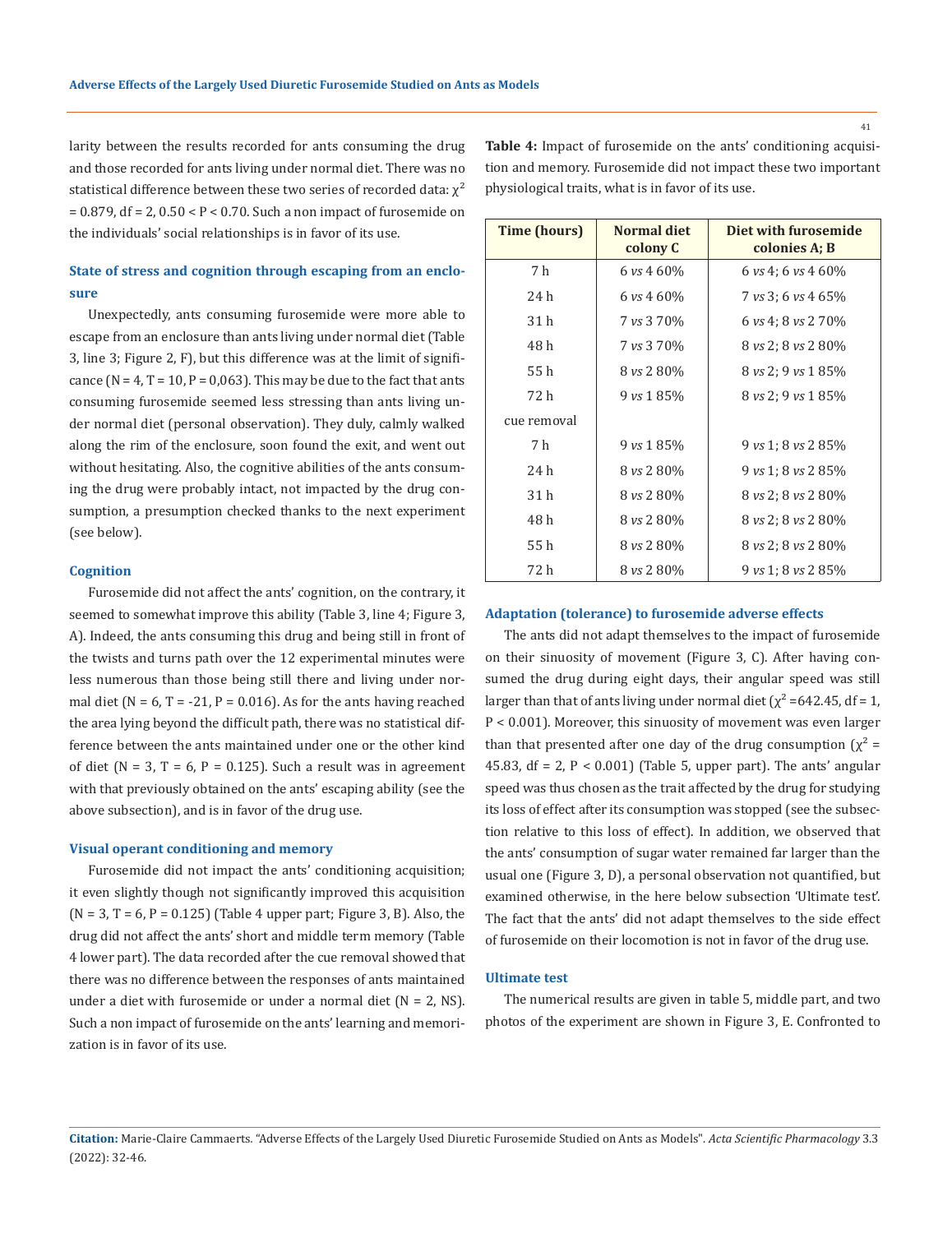

**Figure 3:** Some photos of six experiments and observations made for examining the side effects of furosemide. 1: ants under a normal diet, 2: ants under a diet with furosemide. A: ants having been able to cross a twists and turns path. B: a: ants' training to a green hollow cube; b: an ant tested in a Y-maze provided with such a cube and giving the correct response. C: ants having consumed the drug during eight days and that on the left having still difficulty walking. D: many more ants as usually drinking the provided sugared solution of furosemmide. E: ants having the choice between a sugared solution of furosemide (red dot) and a pure water solution of this drug, and somewhat preferring the latter one. F: confronted to a drug-free solution and a solution of furosemide (red dot), ants preferring the drug solution, being thus dependent on furosemide consumption.

| Adaptation to the side effect of furosemide | Under normal diet                                                                                                                                                   | Under a diet with the drug<br>since 1 day | Under a diet with the drug<br>since 8 days |
|---------------------------------------------|---------------------------------------------------------------------------------------------------------------------------------------------------------------------|-------------------------------------------|--------------------------------------------|
| angular speed (ang.deg./cm)                 | 133 (121-146)                                                                                                                                                       | 172 (161-185)                             | 232 (216-247)                              |
| Ultimate test: ants' need of water          | pure water solution: colony A: 69 ants, colony B: 23 ants $\rightarrow$ 56.79%<br>sugared water solution: colony A: 47 ants, colony B: 23 ants $\rightarrow$ 43.21% |                                           |                                            |
| Dependence on furosemide<br>consumption     | drug solution: colony A: 73 ants, colony B: 50 ants $\rightarrow$ 80.92%<br>drug-free solution: colony A: 15 ants, colony B: 14 ants $\rightarrow$ 19.08%           |                                           |                                            |

**Table 5:** Ants' adaptation to the side effect of furosemide on their sinuosity of movement, potential need of water under that drug diet, and dependence on that drug consumption. The ants did not adapt themselves to the side effect of furosemidde; they needed drinking water, but this was not statistically significant; they became dependent on the drug consumption, and this was statistically significant.

a pure water solution and a sugared water solution of furosemide, more ants of colony A preferred the former solution, while ants of colony B similarly went drinking the two solutions. Globally, 56.79% of ants choose the pure water solution and 43.21% choose the sugared water one. There was no statistical difference between

such choices and those expected if ants had gone drinking each two presented solutions ( $\chi^2$  = 1.24, df = 1, 0.20 < P < 0.30). Nevertheless, the ants rapidly and numerously went onto the two presented solutions, and had some tendency to prefer the pure water solution. They obviously presented some need of water.

**Citation:** Marie-Claire Cammaerts*.* "Adverse Effects of the Largely Used Diuretic Furosemide Studied on Ants as Models". *Acta Scientific Pharmacology* 3.3 (2022): 32-46.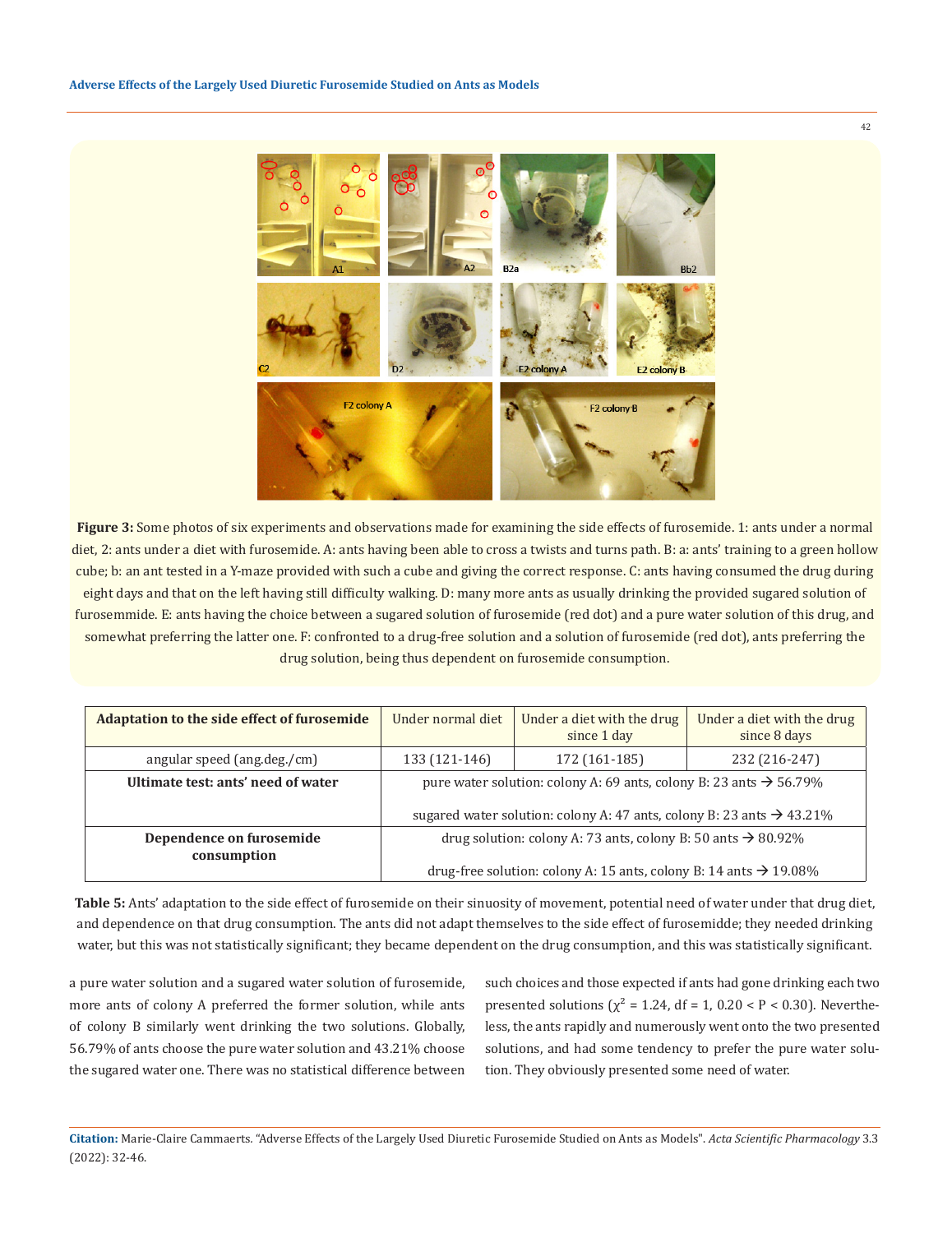### **Dependence on furosemide consumption**

Numerical results are presented in table 5, lower part, and two photos are shown in figure 3, F. The ants developed an obvious dependence on furosemide consumption. During the experiment, 73 ants of colony A and 50 ants of colony B came onto the drug solution, while 15 ants of colony A and 14 ants of colony B went onto the drug-free solution. In total, 80.92% of the tested ants preferred the drug solution, while 19.08% preferred the drug-free solution. These results (123 *vs* 29) statistically differed from those (76 *vs*  76) expected if the ants had equally gone onto the two presented solutions ( $\chi^2$  = 30.78, df = 1, P < 0.001). Such dependence is not in favor of furosemide use.

# **Decrease of the effects of furosemide after its consumption was stopped**

Numerical results are presented in table 6 and are illustrated in Figure 4. Note that the value of angular speed obtained at  $t = 0$  was identical to that obtained after the ants consumed the drug during eight days; our assessments were thus reliable. After weaning, the effect of furosemide rapidly decreased, becoming different from its initial one as soon as after three to four hours. It went on rapidly decreasing during 5 to 6 hours, then during two more hours, it more slowly decreased, and finally it very rapidly decreased from 8 to 14 hours after weaning. However, and this is an important observation, furosemide kept an effect statistically different from the control situation until 12 hours after weaning. In other words, even if being soon less active than initially (and this could be perceived by the consumers who may then become dependent on the drug), the drug still kept a valuable effect during 12 hours, and fully lost its effect in a total of 14 hours. The recommended daily dose of 40 mg is thus appropriated, and should not be exceeded for limiting the occurrence of the drug adverse effects. The complex decrease of the effect of furosemide after its consumption was stopped may be due to its chemical structure (Figure 1), and could mathematically be best described by the following quadratic function of the fourth degree:

 $E_{\tau}$  = 231.33 - 16.22 T + 3.15 T<sup>2</sup> -0.32 T<sup>3</sup> + 0.01 T<sup>4</sup> with  $E_{\tau}$  = effect of the drug at the time  $T$ , and  $T =$  the time in hours.

For example, for  $T = 2$  hours: the effect of furosemide equals:

 $E_2$  = 231.33 - 16.22 x 2 + 3.15 x 2<sup>2</sup> - 0.32 x 2<sup>3</sup> + 0.01 2<sup>4</sup> = 231.33 - $32.44 + 12.6 - 2.56 + 0.16 = 209.09$ .

A look at Table 6 and Figure 4 shows that this result is perfectly correct.

| Time            | Ants' sinuosity | <b>Statistics</b>                         |                       |  |  |
|-----------------|-----------------|-------------------------------------------|-----------------------|--|--|
| (hours)         | (ang.deg./cm)   | <i>Versus</i> $t = 0$                     | <i>Versus</i> control |  |  |
| $t = 0$         | 231 (210 - 253) |                                           | 23.13, 1, <0.001      |  |  |
| 2 h             | 210 (199 - 232) | 1.02, 2, 5.70                             | 23.13, 1, 50.001      |  |  |
| 4 h             | 199 (173 - 212) | $10.50$ , 2, < 0.001                      | 16.72, 1, < 0.001     |  |  |
| 6 h             |                 | 189 (167 - 197) $\vert$ 14.40, 2, < 0.001 | 16.72, 1, 50.001      |  |  |
| 8 h             | 182 (152 - 217) | $6.27.2 \le 0.05$                         | 19.72, 1, < 0.001     |  |  |
| 10 <sub>h</sub> | $165(146-180)$  | 17.56, 2  < 0.001                         | 14.40, 1, < 0.001     |  |  |
| 12 <sub>h</sub> |                 | $144(133 - 179)$   17.95, 2, < 0.001      | 4.84, 1, < 0.05       |  |  |
| 14 h            |                 | $130(117-155)$ $ 28.60, 2  < 0.001$       | $0.156$ , $1 < 0.30$  |  |  |
| Control         | 133 (121 - 146) |                                           |                       |  |  |

**Table 6**: Decrease of the effect of furosemide after its consumption was stopped. The table gives the median (and quartiles) of 20 values of ants' sinuosity recorded at each times, as well as the results of  $\chi^2$  tests made to compare these recorded values with those obtained at t = 0 and with the control ones (successively  $\chi^2$ , df, and P as defined in [23]). The effect of furosemide rapidly decreased in a total of 14 hours; it stayed different from the control situation until 12 hours after weaning, but it already differed from its initial effect as soon as 3 - 4 hours after weaning, what is perceived by consum-

ers and leads to dependence on the drug consumption.

### **Discussion and Conclusion**

The diuretic indapamide having been shown to have perturbing adverse effects [1], we studied the side effects of another kind of largely used diuretic, furosemide. This drug appeared to have far less side effects than indapamide. It did not impact the individuals' activity or their social interactions; it only increased the ants' sinuosity of movement, but it leaded to dependence. Also, it induced need of water and may be of sodium and potassium, and should thus be used for humans under medical supervision. In addition, we here showed that the effect of furosemide rapidly decreased in a total of 14 hours according to a quadratic function of the fourth degree. Below, we provide information on the efficiency of furo-

**Citation:** Marie-Claire Cammaerts*.* "Adverse Effects of the Largely Used Diuretic Furosemide Studied on Ants as Models". *Acta Scientific Pharmacology* 3.3 (2022): 32-46.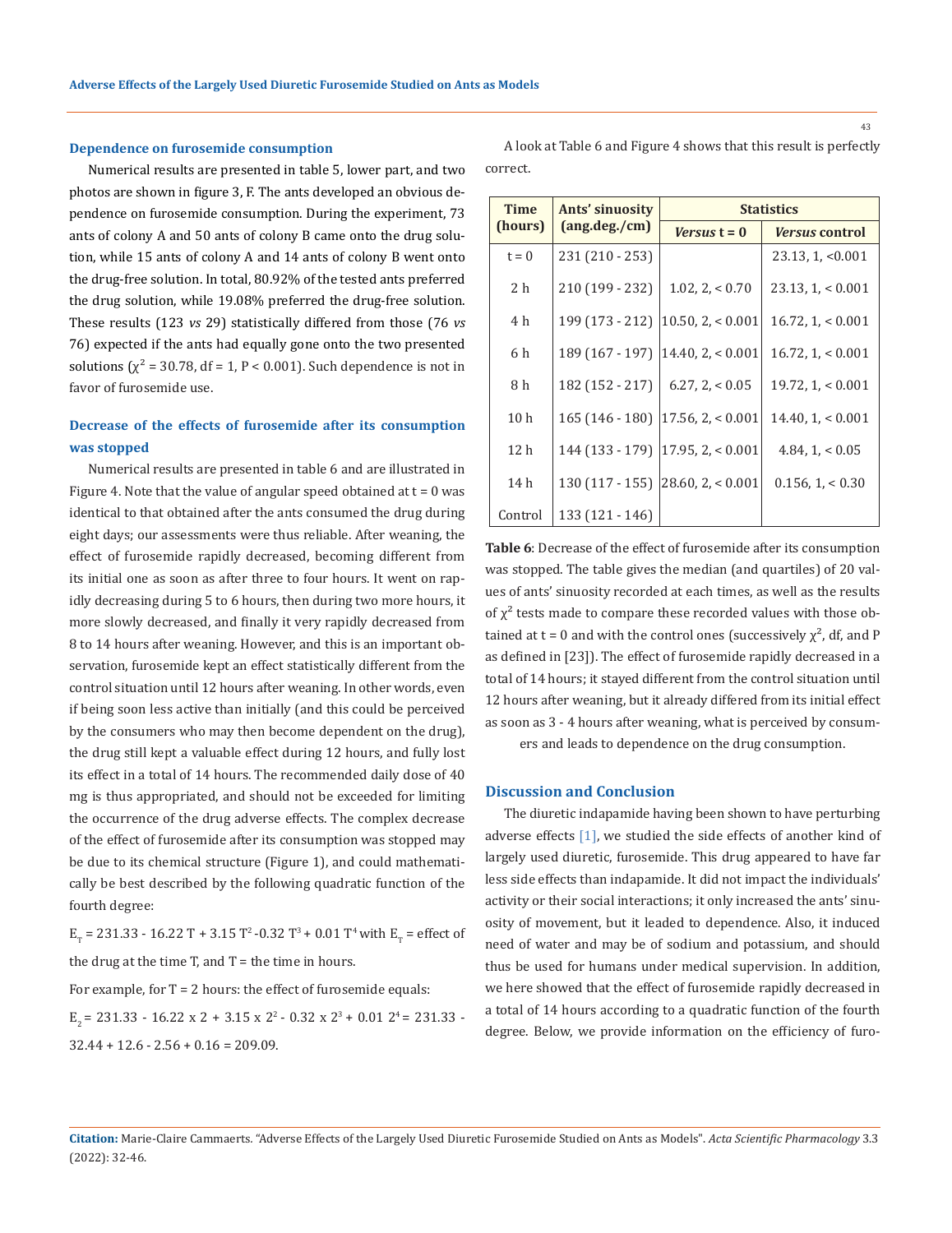

**Figure 4:** Decrease of the side effects of furosemide after its consumption was stopped. The trait used for making this study was the ants' angular speed. The figure shows that the effect of the drug rapidly decreased after weaning, becoming different from its initial one as soon as after about 3 hours, though staying different from the control situation until 12 hours after weaning. Such a decrease accounts for the development of dependence on furosemide consumption.

semide, its potential adverse effects in humans, and, additionally using our own findings, we conclude.

Furosemide efficiently acts on the ascending part of the Henle's loop, decreasing its recapture of water [26,27]. Patients suffering from edema are thus well cared when using this drug. However, furosemide was found to be sometimes ototoxic, i.e. to lead to deafness, an incapacitating side effect [2,28]. This eventuality must be imperatively taken into account while treating patients with furosemide. A second essential physiological trait which must be closely watched is the amount of sodium and potassium in the blood [27]. These two ions must imperatively be present in adequate amounts and proportions for a proper execution of various functions. In addition, though not reported in the bibliography, but obviously seen during our experimental work, the ants needed to drink water. Consequently, the inside amount of water, the hydrometrics, the hydration of patients cared with furosemide should be carefully and regularly controlled. Also, though once more not reported in the literature, we here revealed that furosemide leaded to dependence; it can thus act as a strong drug, and, according to its few

but severe side effects, such dependence may imperil the patients' health. Note that furosemide is considered as being a doping substance for sporty humans (notice for use joined to the drug package and available on internet). We here want to report that we have previously found that dependence on a substance always occurs when the effect of that substance rapidly decreases after weaning [29]. This finding is once more verified in the present work: the effect of furosemide rapidly vanished in 14 hours, becoming different from its initial effect as soon as three to four hours after weaning. However, its effect stayed different from that of a drug-free solution during twelve hours after weaning, what validates its medically advised daily doses.

To finish, let us add that furosemide can be used for experimental medicinal studies, and is thus in fine a useful drug and medicinal substance for the practitioners [30].

To conclude, furosemide is an efficient diuretic and can help lot of patients suffering from edema. However, these patients must be carefully monitored as for five physiological traits: the locomotion, the potential occurrence of deafness, the lack of sodium and/ or potassium, some possible dehydration, and the development of dependence on the drug consumption. These five monitoring being carried out, and no more than the smallest effective dose being used, furosemide could surely be an excellent medical diuretic.

### **Acknowledgements**

We are particularly grateful to Mr. Dr Roger Cammaerts who has rapidly and meticulously established the quadratic function of the fourth degree according to which furosemide lost its effect after weaning.

### **Conflict of Interest**

We affirm having no conflict of interest as for the use of the diuretic Furosemide®. We are ethologist, we work on ants and receive no money for making our research.

## **Bibliography**

1. [Cammaerts MC. "Side effects of the largely used drug inda](http://medcraveonline.com/MOJBM/side-effects-of-drugs-studied-on-ant-models-a-mini-review.html)[pamide; a study on ants as models".](http://medcraveonline.com/MOJBM/side-effects-of-drugs-studied-on-ant-models-a-mini-review.html) *AS Pharmacology* 3.1 [\(2022\): 54-66.](http://medcraveonline.com/MOJBM/side-effects-of-drugs-studied-on-ant-models-a-mini-review.html)

**Citation:** Marie-Claire Cammaerts*.* "Adverse Effects of the Largely Used Diuretic Furosemide Studied on Ants as Models". *Acta Scientific Pharmacology* 3.3 (2022): 32-46.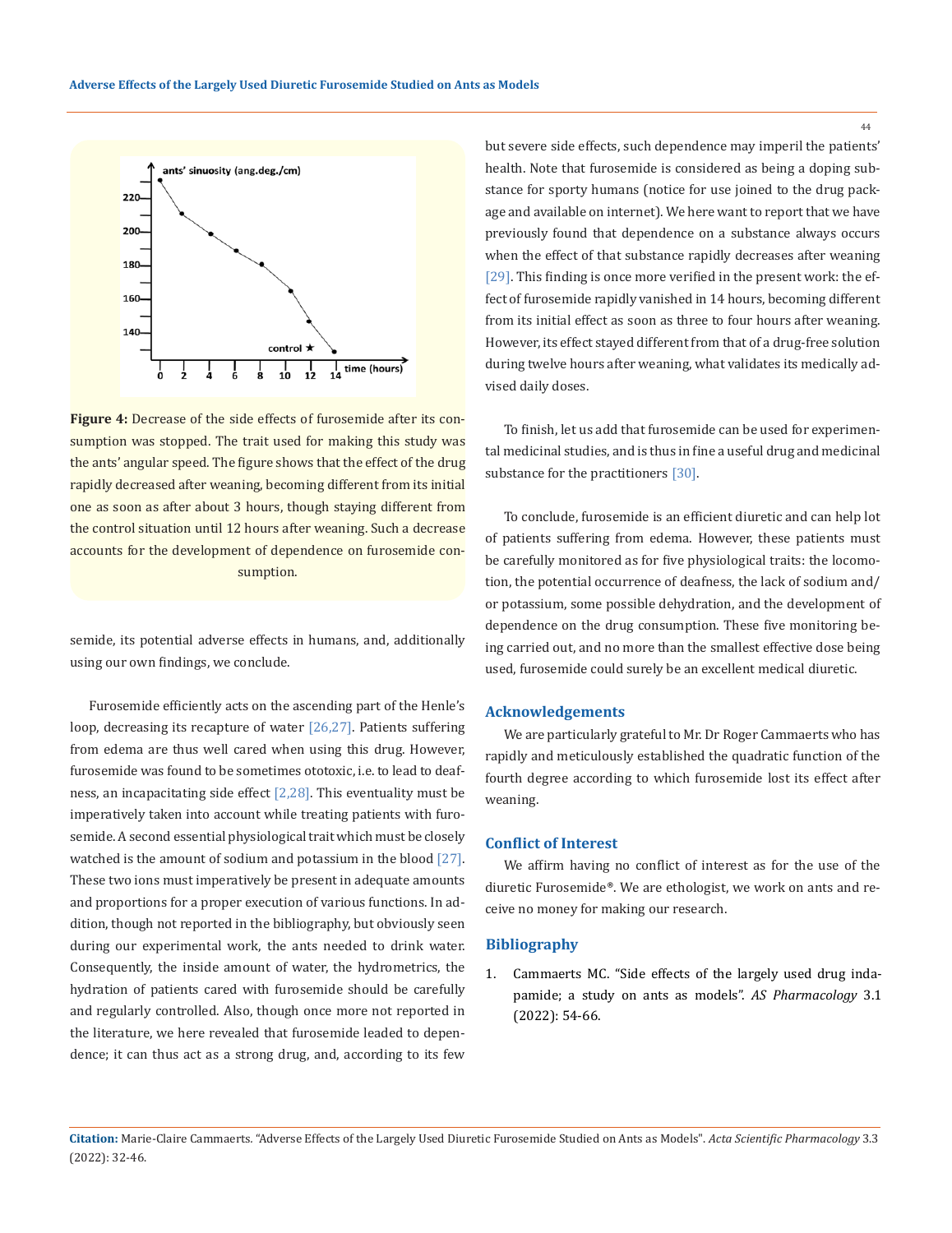- 2. Gallagher KL., *et al.* ["Furosemide induced ototoxicity".](https://doi.org/10.7326/0003-4819-91-5-744) *Annals [of Internal Medicine, Brief reports 1](https://doi.org/10.7326/0003-4819-91-5-744)* 91.5 (1979): 744-745.
- 3. [Benet LZ. "Pharmacokinetics / pharmacodynamics of furose](https://link.springer.com/article/10.1007/BF01059438)mide in man: a review". *[Journal of Pharmacokinetics and Bio](https://link.springer.com/article/10.1007/BF01059438)[pharmaceutics](https://link.springer.com/article/10.1007/BF01059438)* 7 (1979): 1-27.
- 4. Boles Ponto LL., *et al*[. "Furosemide \(frusemide\). A pharmaco](https://pubmed.ncbi.nlm.nih.gov/2185908/)[kinetic/ pharmacodynamic review".](https://pubmed.ncbi.nlm.nih.gov/2185908/) *Clinical Pharmacokinetics*  [Part I: 18.5 \(1990\): 381-408. Part II: 18.6 \(1990\): 460-471.](https://pubmed.ncbi.nlm.nih.gov/2185908/)
- 5. Pickkers P., *et al*[. "Direct vascular effects of furosemide in hu](https://doi.org/10.1161/01.CIR.96.6.1847)mans". *Circulation* [96 \(1997\): 1847-1852.](https://doi.org/10.1161/01.CIR.96.6.1847)
- 6. Ho KM., *et al.* ["Benefits and risks of furosemide in acute kidney](https://doi.org/10.1111/j.1365-2044.2009.06228.x)  injury". *Anaesthesia* [65.3 \(2010\): 283-293.](https://doi.org/10.1111/j.1365-2044.2009.06228.x)
- 7. Lamounette B. "Anatomie et PhysIologie animals". Hachette Bnf, Sciences (2014) 308.
- 8. Russell WMS., *et al*. "The Principles of Humane Experimental Technique". Johns Hopkins University (2014).
- 9. Wolf FW., *et al*[. "Invertebrate models of drug abuse".](http://dx.doi.org/10.1002/neu.10166) *Journal of Neurobiology* [54 \(2003\): 161-178.](http://dx.doi.org/10.1002/neu.10166)
- 10. Andre RG., *et al.* "Insect Models for Biomedical Research". In: Woodhead AD, editor. "Non mammalian Animal Models for Biomedical Research. Boca Raton, FL: CRC Press (1989). Books.google.com
- 11. Passera L. *et al*. "Les fourmis: comportement, organisation sociale et évolution". Les Presses Scientifiques du CNRC, Ottawa, Canada (2005): 480.
- 12. Cammaerts MC., *et al.* ["Comparative outlook over three](https://www.degruyter.com/document/doi/10.2478/s11756-014-0399-z/html) *Myrmica* [species' biotopes and foragers' know-how".](https://www.degruyter.com/document/doi/10.2478/s11756-014-0399-z/html) *Biologia* 69 [\(2014\): 1051-1058.](https://www.degruyter.com/document/doi/10.2478/s11756-014-0399-z/html)
- 13. Cammaerts MC., *et al*[. "Ontogenesis of ants' cognitive abilities](http://dx.doi.org/10.12988/asb.2015.5424)  (Hymenoptera, Formicidae)". *[Advanced Studies in Biology](http://dx.doi.org/10.12988/asb.2015.5424)* 7 [\(2015\): 335-348 + synopsis: 349-350.](http://dx.doi.org/10.12988/asb.2015.5424)
- 14. Cammaerts MC., *et al*[. "Are ants \(Hymenoptera, Formicidae\)](https://www.scinapse.io/papers/2180773430)  [capable of self recognition?".](https://www.scinapse.io/papers/2180773430) *Journal of Sciences* 5.7 (2015): [521-532.](https://www.scinapse.io/papers/2180773430)
- 15. Cammaerts MC., *et al.* ["Ants'numerosity ability defined in nine](https://doi.org/10.5296/jbls.v11i1.16278)  studies". *[Journal of Biology and Life Sciences](https://doi.org/10.5296/jbls.v11i1.16278)* 11.1 (2020): 121- [142.](https://doi.org/10.5296/jbls.v11i1.16278)
- 16. Cammaerts MC., *et al.* ["Summary of seven more studies on](https://doi.org/10.5296/jbls.v11i2.17892)  [numerosity abilities in an ant, four of them relating to human](https://doi.org/10.5296/jbls.v11i2.17892)  competence". *[Journal of Biology and Life Sciences](https://doi.org/10.5296/jbls.v11i2.17892)* 11.2 (2020): [296-326.](https://doi.org/10.5296/jbls.v11i2.17892)
- 17. Cammaerts MC., *et al.* ["Non-numerical distance and size effects](https://doi.org/10.5296/jbls.v11i2.16895)  in an ant". *[Journal of Biology and Life Sciences](https://doi.org/10.5296/jbls.v11i2.16895)* 11.2 (2020): 13- [35.](https://doi.org/10.5296/jbls.v11i2.16895)
- 18. Cammaerts MC., *et al.* ["Weber's law applied to the ants' visual](https://doi.org/10.5296/jbls.v11i2.16896)  perception". *[Journal of Biology and Life Sciences](https://doi.org/10.5296/jbls.v11i2.16896)* 11.2 (2020): [36-61.](https://doi.org/10.5296/jbls.v11i2.16896)
- 19. [Cammaerts MC. "Side effects of drugs studied on ant models: a](https://medcraveonline.com/MOJBM/MOJBM-07-00156.pdf)  mini review". *[MOJ Biology and Medicine](https://medcraveonline.com/MOJBM/MOJBM-07-00156.pdf)* 7.1 (2022): 1-7.
- 20. Cammaerts MC., *et al.* "Side effects of chloroquine and hydrochloroquine examined on ants as models". *EC pharmacology and Toxicology* 8.11 (2020): 57-82.
- 21. Cammaerts MC., *et al.* ["Side effects of mirabegron studied on](https://medcraveonline.com/MOJBM/side-effects-of-mirabegron-studied-on-ants-as-models.html)  ants as models". *[MOJ Biology and Medicine](https://medcraveonline.com/MOJBM/side-effects-of-mirabegron-studied-on-ants-as-models.html)* 5.1 (2020): 18-29.
- 22. [Cammaerts MC. "Physiological and ethological impacts of the](https://www.actascientific.com/ASPS/pdf/ASPS-05-0723.pdf)  [antidepressant escitalopram studied on ants as models".](https://www.actascientific.com/ASPS/pdf/ASPS-05-0723.pdf) *Acta [Scientific Pharmaceutical Sciences](https://www.actascientific.com/ASPS/pdf/ASPS-05-0723.pdf)* 5.6 (2021): 02-16.
- 23. Siegel S. *et al. "*Nonparametric statistics for the behavioural sciences". Singapore, McGraw-Hill Book Company (1989).
- 24. Cammaerts MC., *et al.* "An easy and cheap software-based method to assess two-dimensional trajectory parameters". *Belgian Journal of Zoology* 142 (2012): 145-151.
- 25. Cammaerts-Tricot M-C., *et al.* ["Dufour's gland secretion of](https://www.sciencedirect.com/science/article/abs/pii/0022191076900731)  *Myrmica rubra*[: chemical, electrophysiological and ethological](https://www.sciencedirect.com/science/article/abs/pii/0022191076900731)  studies". *[Journal of Insect Physiology](https://www.sciencedirect.com/science/article/abs/pii/0022191076900731)* 22 (1976): 927-932.
- 26. Burg MI., *et al.* ["Furosemide effect on isolated perfused tu](https://journals.physiology.org/doi/abs/10.1152/ajplegacy.1973.225.1.119)bules". *[American Journal of Physiology](https://journals.physiology.org/doi/abs/10.1152/ajplegacy.1973.225.1.119)* 225.1 (1973): 119-124.